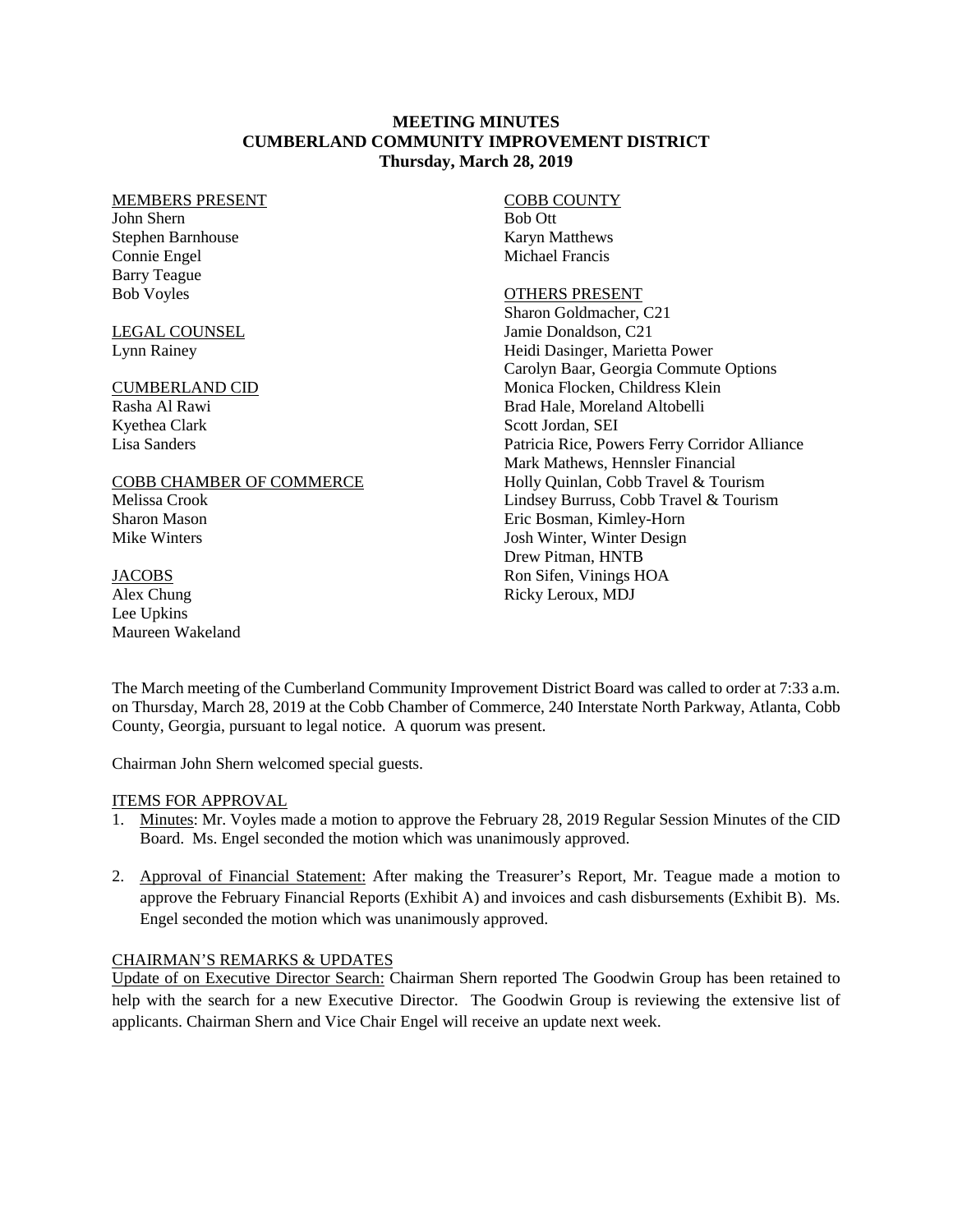**CCID Minutes March 28, 2019 Page 2 of 3** 

Chairman Shern thanked the Cobb Chamber for its cooperation during this transitional time.

# DIRECTOR OF OPERATIONS UPDATE

# A. Comments/Requests

1. Akers Mill Ramp – Traffic Data & Analysis Collection (\$81,877): Kyethea Clark, Director of Operations, stated it has been determined that new and updated traffic data collection and traffic analysis are needed to meet GDOT's requirement to conclude and get approval of the design phase. This needs to take place before school is let out in May. When the project was originally scoped it was assumed that traffic volumes and other traffic data would be utilized from the NW Corridor Express Lanes project. To keep the project on schedule and hit the major milestone, this collection and analysis of required traffic information is needed. Mr. Voyles made a motion to approve PTG  $&$  WSP to complete traffic data collection and analysis in the amount of \$81,877. Ms. Engel seconded the motion which was unanimously approved.

Ms. Clark went on to give updates on the Akers Mill Ramp. Design work continues and the concept report approval is anticipating GDOT's approval by April of 2019. The CCID is hosting the GDOT Constructability review meeting next Wednesday. The review is of design plans. By late summer of 2019, there should be refined cost estimates of what it will take to construct, update of the environmental CE, and ROW approval, and authorization will come in late December.

- 2. I-75 & I-285 Interchange Clean-Up Bids (\$56,395): Ms. Clark stated Phase I of the GDOT clean-up project is complete, but there are some outstanding items. They either did not fall under GDOT's scope or were too detailed. The detailed clean-up includes removing vines along bridges/fencing and in trees as well as trash and debris pick-up. At the February Board meeting, the Board requested that CCID staff seek additional bids from other landscape and tree vendors. Staff collected two additional bids to conduct the final clean-up of the interchange area. BrightView is the contractor that came in at \$56,395. Josh Winters met with BrightView to make sure the scope of the project was understood. BrightView came in significantly lower due to the in house tree services versus subbing it out. Mr. Teague made a motion to approve \$56,395 to begin the final detail clean-up of the I-75  $\&$  I-285 Interchange. Mr. Voyles seconded the motion which was unanimously approved.
- 3. Bob Callan Trail 2B Adding Lighting Design: Ms. Clark reported Bob Callan Trail Phase 2B is currently within the design phase and anticipates being completed by the end of 2019. The original design scope did not include lighting upgrades. To add lighting design as part of the overall design for this project an additional scope and fee of \$19,543 is requested. The lighting would be along the roadway and not on the bridge of the trail. Board members asked to delay this item and would like to have a comprehensive review of all the trail systems in the CCID before moving forward.
- B. Operations/Requests
	- 1. Capital Improvements Updates: Ms. Clark gave updates on: Bob Callan Trunk Trail Ph 2 Segment A & B, Cumberland Blvd West Intersection Improvement & Ph III Streetscape, Riverwood Parkway Streetscape, SCATS Traffic Study and Palisades/Paces Mill NRA Unit Rehabilitation.
	- 2. Plans & Studies Update: Ms. Clark reported at last month's board meeting Kimley-Horn presented concept and high level pricing for the Cumberland Core Loop. Kimley-Horn is still meeting with Board members and will present the concept next month.
- C. C21 Communications Report

Sharon Goldmacher, President & CEO of C21 reported they started in January and focused on digital marketing, website updates, email marketing, social media management and engagement and print advertising commitments. C21 recently completed an audit of the CCID's website and going forward